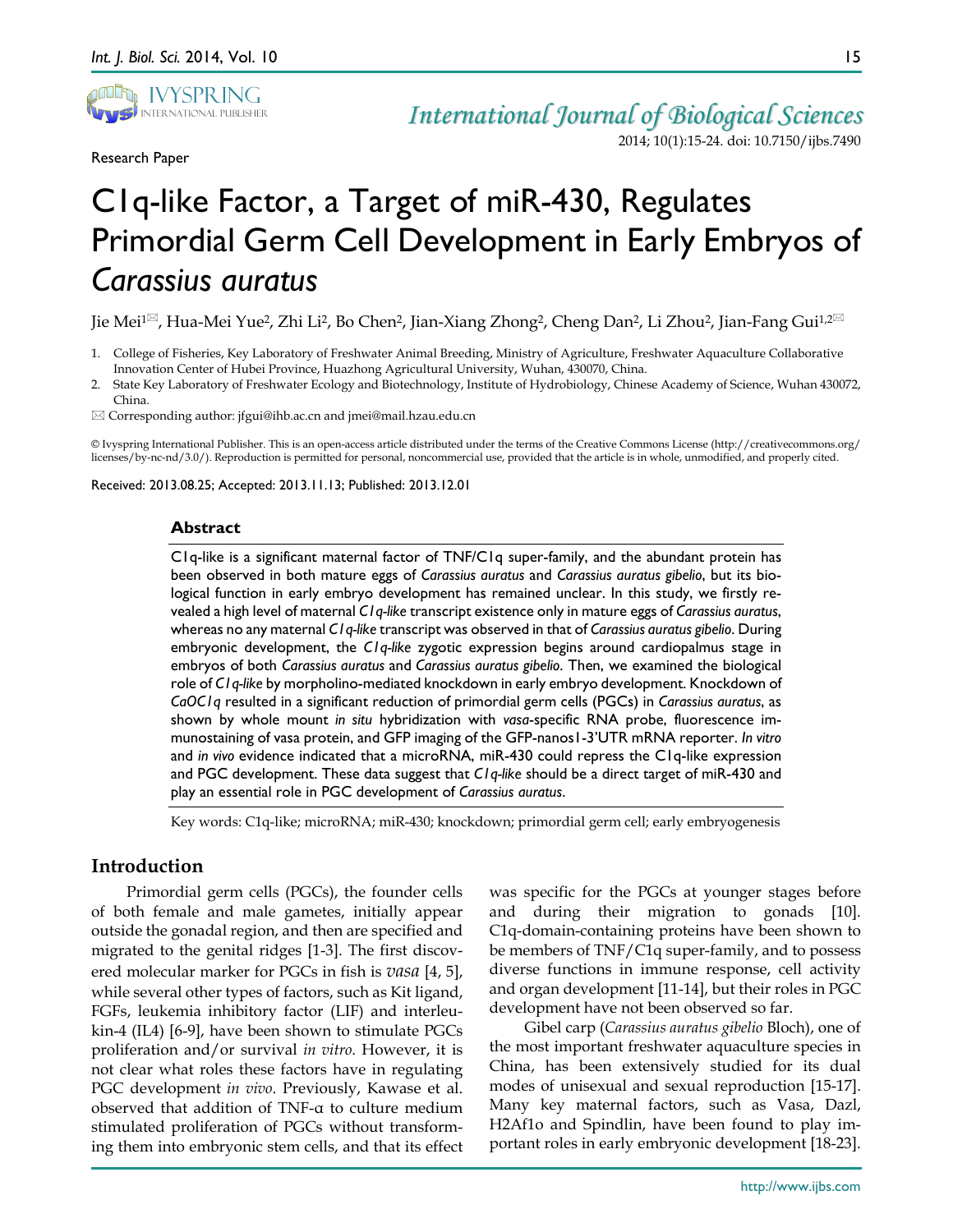Significantly, two homologous ovary-specific *C1q-like* genes, *CaOC1q* (*Carassius auratus* ovary-specific *C1q-like*) and *CagOC1q* (*Carassius auratus gibelio* ovary-specific *C1q-like*), have been identified from gonochoristic *Carassius auratus* and gynogenetic *Carassius auratus gibelio* [11], respectively. They are highly conserved, and there are abundant maternal proteins to be associated with cortical granules in mature eggs [13]. As an essential maternal factor, however, its physiological role in early embryonic development is still unknown.

MicroRNAs (miRNAs) are a class of 22~24-nucleotide RNAs which usually bind to 3'UTR of target genes, and lead to target mRNA degradation or translation inhibition [24,25]. MiR-430, a well-characterized miRNA expressed at maternal-zygotic transition (MZT) stage, has been shown to target a large number of maternally expressed mRNAs and to promote their deadenylation and degradation [26, 27]. During zebrafish embryonic development, miR-430 regulates PGC development through controlling *sdf1a*, *cxcr7*, *TDRD7* and *nanos1*  expression [28-30]. In this study, we found a significant difference of *C1q-like* transcriptional level in mature eggs between *Carassius auratus* and *Carassius auratus gibelio*, in which there was abundant maternal C1q-like protein in both mature eggs, but a high level of maternal *C1q* transcript existed only in mature eggs of *Carassius auratus*, whereas almost no any maternal transcript was observed in mature eggs of *Carassius auratus gibelio*. The finding provided a good chance to use morpholino-mediated knockdown in *Carassius auratus* to study physiological role of the *C1q-like* in early embryonic development. Thereby, we show that the C1q-like factor, which is a target of miR-430, regulates PGC development in early embryos of *Carassius auratus*.

## **Materials and methods**

#### **Materials**

*Carassius auratus gibelio* and *Carassius auratus* were obtained from Guanqiao Experimental Station, Institute of Hydrobiology, Chinese Academy of Sciences. During reproduction season, the mature fish was selected and artificially induced into spawning by two intraperitoneal injections with a mixture of acetone-dried carp pituitary, HCG and LRH-A as described previously [13,22]. Experimental protocols used here were approved by the animal care and use committee of Institute of Hydrobiology, Chinese Academy of Sciences.

#### **Virtual Northern Blot and RT-PCR analysis**

Differential transcription of oocyte-specific *C1q-like* was analyzed by virtual Northern blotting as described previously [31]. Briefly, 1μg PCR product amplified by forward primer C1q-like-F (5'-GAGCTTGAGAAACTGAATGAC-3') and downstream primer C1q-like-R (5'-TGACTGCCATTGTTG TTCCAC-3') was labeled as the probe using DIG-High Primer system (Boehringer Mannheim). The α-tubulin control amplified by forward primer (5'-GTGCACTGGTCTTCAGGGGTT-3') and reverse primer (5'-GGGAAGTGGATGCGTGGGTAT-3') was done as the loading control. Semi-quantitative RT-PCR was carried out on 20 eggs and embryos at different stages of oogenesis and embryonic development as previously described [32]. The expression change of *C1q-like* regulated by miR-430 and miR-430 expression during embryo development was measured by quantitative RT-PCR as previously described [33]. *α-tubulin* was used as the internal control for RT-PCR. All the experiments were repeated at least three times.

## **Whole mount RNA in situ hybridization and antibody in situ staining**

The antisense DIG-labeled RNA probes used in our experiments were generated from *CaOC1q*, *CagOC1q* and *vasa* mRNA sequences, and whole-mount RNA *in situ* hybridization was performed as described [34,35]. All the procedures were RNase-free until the hybridization finished. Finally, embryos were stained with BCIP/NBT and visualized with a microscope. The pictures were taken with a Leica camera.

Antibody immunofluorescence labeling was done as previously described using *vasa* specific antibody [18]. Finally, embryos were incubated with secondary FITC-labeled goat-anti-rabbit antibody in dark for 2h at room temperature and visualized with a Leica fluorescence microscope.

#### **Morpholino microinjection**

C1q-like morpholino (C1q-like MO) targeting the translation start codon of *CaOC1q* and control morpholino (Cont MO) were synthesized by Gene Tools, and subsequently injected into animal pole of fertilized eggs at the one-cell stage (10 ng per embryo, an optimal concentration without causing non-specific defects) as described previously [36]. The morpholino sequences were as follows: C1q-like MO, 5'-GCAGTACCATTTGTAAGACCACCAT-3'; Control MO (Cont MO), 5'-CCTCTTACCTCAGTTACAA TTTATA-3'. MiR-430 mimic and control were purchased from Genepharma (Shanghai, China), and about 0.6 ng was injected in each embryo. After injection, embryos were incubated at 24.5°C in Holtfreter's medium, which was replaced by oxygen-enriched water one day later.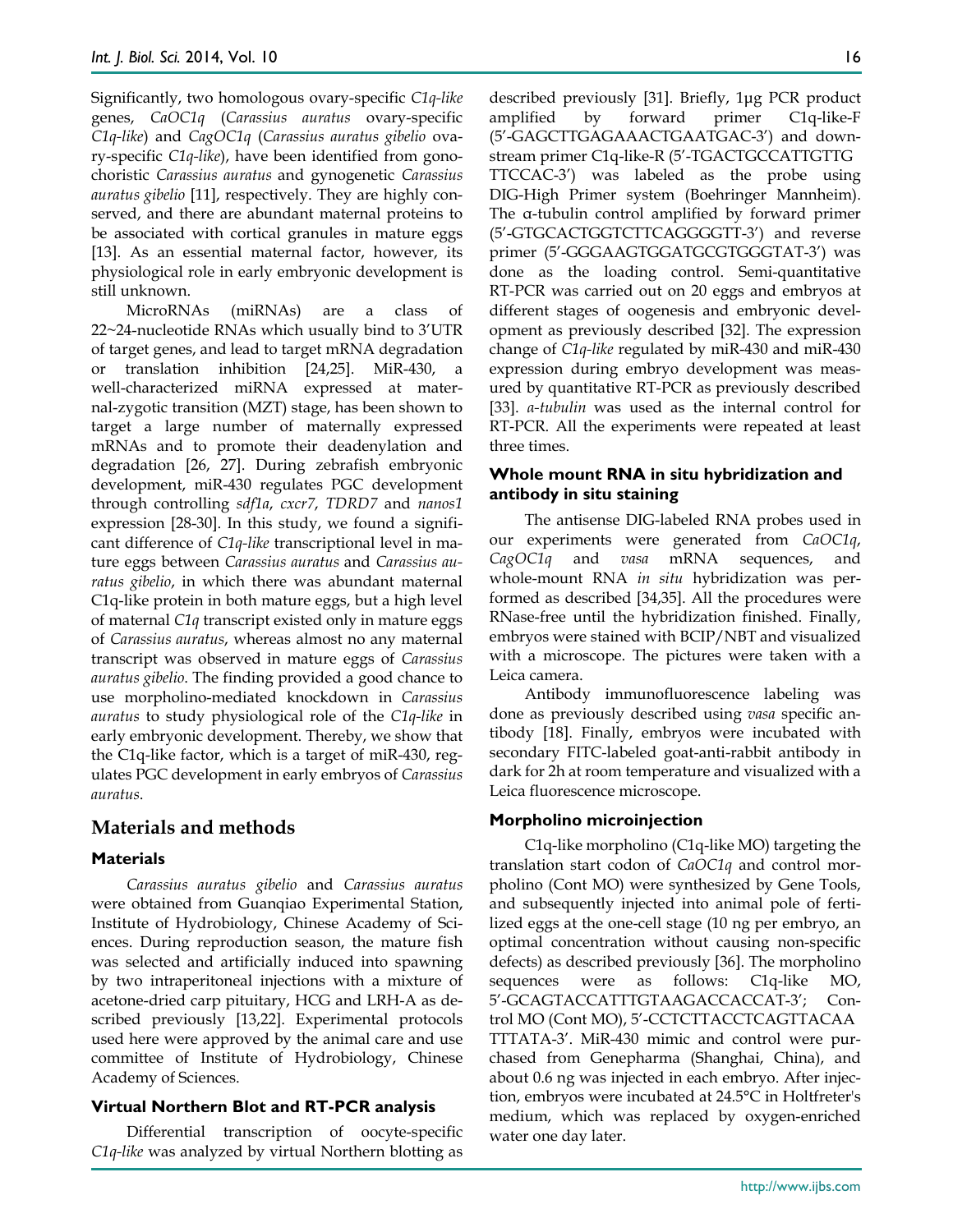The full coding sequence of *C1q-like* was amplified and subcloned into pEGFP-N3 (provided by Dr. Qiya Zhang, Institute of Hydrobiology, Chinese Academy of Science) and  $pCS<sub>2</sub>$ <sup>+</sup> vector (supplied by Dr. Shuo Lin, University of California, Los Angeles) to generate mammalian expression constructs. For rescue experiment, *C1q-like* ORF with 5-mismatch in the morpholino binding site (no change to the coding protein) was subcloned into the  $pCS_2^+$  vector. The constructed vector was used for *in vitro* mRNA transcription to generate 5-mis rescue mRNA that could not bind to the morpholino. *GFP*-nanos1-3′UTR reporter was provided by Professor Erez Raz (Institute of Cell Biology, ZMBE, Germany). Capped RNAs were synthesized by SP6 RNA polymerase (Roche) with linearized plasmids, following the manufacturer's instructions. Then the RNAs were re-suspended in water and injected at a concentration of 100 ng/ $\mu$ L. The embryos of different development stages were detected by inverted fluorescence microscope (Leica) and photographed by CCD as described previously [37].

#### **Luciferase reporter assay**

The 3′ untranslated region (3′UTR) of *Ca*OC1q, which contains one putative miR-430 binding site, was amplified by PCR and inserted into the *Sac*I and *Xho*I sites of the pmir-GLO vector (Promega). The binding site (GTACTT) for miR-430 within the 3′UTR of the *Ca*OC1q gene was replaced with GCTAGC to generate a mutant control for the luciferase reporter assays. Grass carp (*Ctenopharyngodon idellus*) ovary cells (abbreviated as CO cells) were transfected with plasmids and microRNA mimics using Lipofectamine 2000 (Invitrogen) in 48-well plates. 48h post transfection, the cells were lysed and assayed for dual reporter (*Firefly* and *Renilla*) activity using a Du-



al-Luciferase reporter assay system (Promega) as described [38,39]. Relative reporter activities were determined by normalizing *Firefly* activity to *Renilla* activity.

#### **Statistical analysis**

Data was shown as mean ± SD. For statistical analysis, non-parametric Mann-Whitney U tests and ANOVA tests were performed with SPSS software (SPSS Inc.). A probability  $(P)$  of  $\leq 0.05$  was considered statistically significant.

## **Results**

## **Significant difference of maternal C1q-like transcript in mature eggs between Carassius auratus and Carassius auratus gibelio**

Previous studies have observed abundant maternal C1q-like protein existence during oocyte maturation and early embryo development of both *Carassius auratus* and *Carassius auratus gibelio* [11,13]. To further elucidate their transcription pattern and corresponding difference, we performed RT-PCR and virtue Northern blot analyses. As shown in Fig. 1A, high level transcription of *CagOC1q* and *CaOC1q* occurs during oogenesis and oocyte maturation from phase I to phase IV, but a significant expression difference is observed from mature eggs between *Carassius auratus* and *Carassius auratus gibelios*, in which a high level of maternal *C1q* transcript exists only in mature eggs of *Carassius auratus*, whereas almost no any maternal *C1q* transcript is detected in mature eggs of *Carassius auratus gibelio*. Virtue Northern Blot further showed a 1.2kb band in *Carassius auratus* mature eggs which was consistent with the molecular weight of the full length sequence of *CaOC1q* cDNA, while no any corresponding signal

was appeared in *Carassius auratus gibelio* mature eggs<br>
except some non-specific signals<br>
(Fig.1B). These data indicate that<br>
a high level of maternal *C1q-like*<br>
transcript exists in mature eggs<br>
of *Carassius auratus*, except some non-specific signals (Fig.1B). These data indicate that a high level of maternal *C1q-like* transcript exists in mature eggs of *Carassius auratus*, whereas there is no any maternal *C1q-like* transcript in that of *Carassius auratus gibelio*.

> **Fig.1.** Significant difference of maternal *C1q-like* transcript in mature eggs between *Carassius auratus* and *Carassius auratus gibelio*. (A) RT-PCR detection of *C1q-like* during oogenesis and oocyte maturation from phase I to phase IV oocytes and in mature eggs. (B) Virtue Northern Blot detection of *Cag*OC1q and *Ca*OC1q in mature eggs.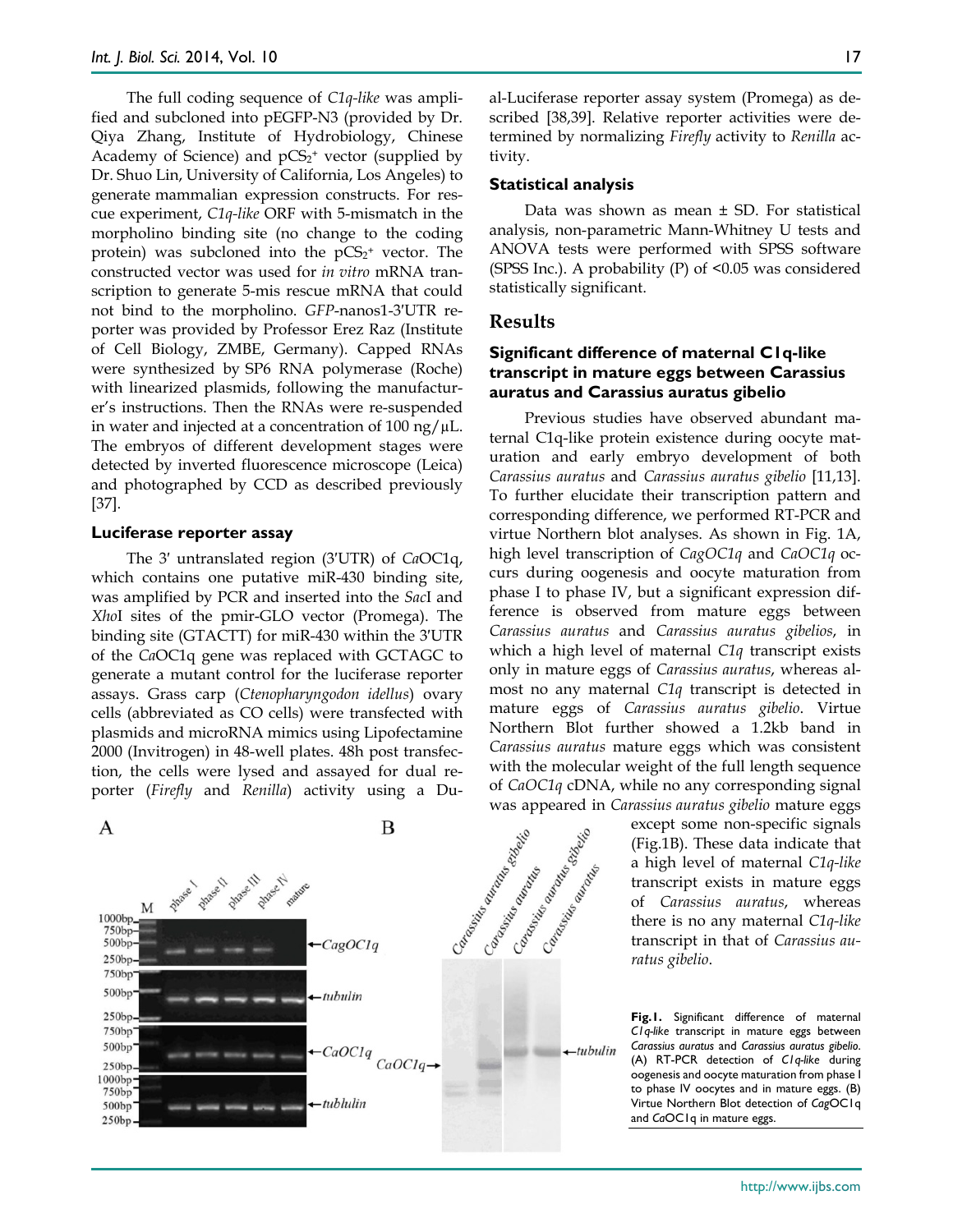## **Zygotic expression pattern of C1q-like during embryonic development in Carassius auratus and Carassius auratus gibelio**

We performed RT-PCR analysis to determine the expression pattern of *C1q-like* during embryo development. As shown in Fig. 2A, the zygotic expression of *C1q-like* occurs around cardiopalmus stage during embryonic development in both *Carassius auratus* and *Carassius auratus gibelio*, but the maternal *C1q-like* transcript exists only in early embryos of *Carassius auratus*, and holds to cardiopalmus stage until the zygotic expression has begun. However, no any maternal *C1q-like* transcript is observed in early embryos of *Carassius auratus gibelio* before the zygotic expression. Whole mount *in situ* hybridization was also used to investigate the spatial and temporal pattern difference of ovary-specific *C1q-like* in early embryos between *Carassius auratus* and *Carassius auratus gibelio*. As shown in Fig. 2B, no any positive signal is observed at the corresponding region of *Carassius auratus gibelio* embryos at that stage (Fig.2B-a, b), whereas positive *CaOC1q* transcript signal is detected in the corresponding ventral genital ridge region of the embryo trunk of *Carassius auratus* at muscle affection stage (Fig.2B-c, d). The data implicate that the maternal ovary-specific *C1q-like* transcript might be localized into genital ridge region before the zygote *CaOC1q* expression.



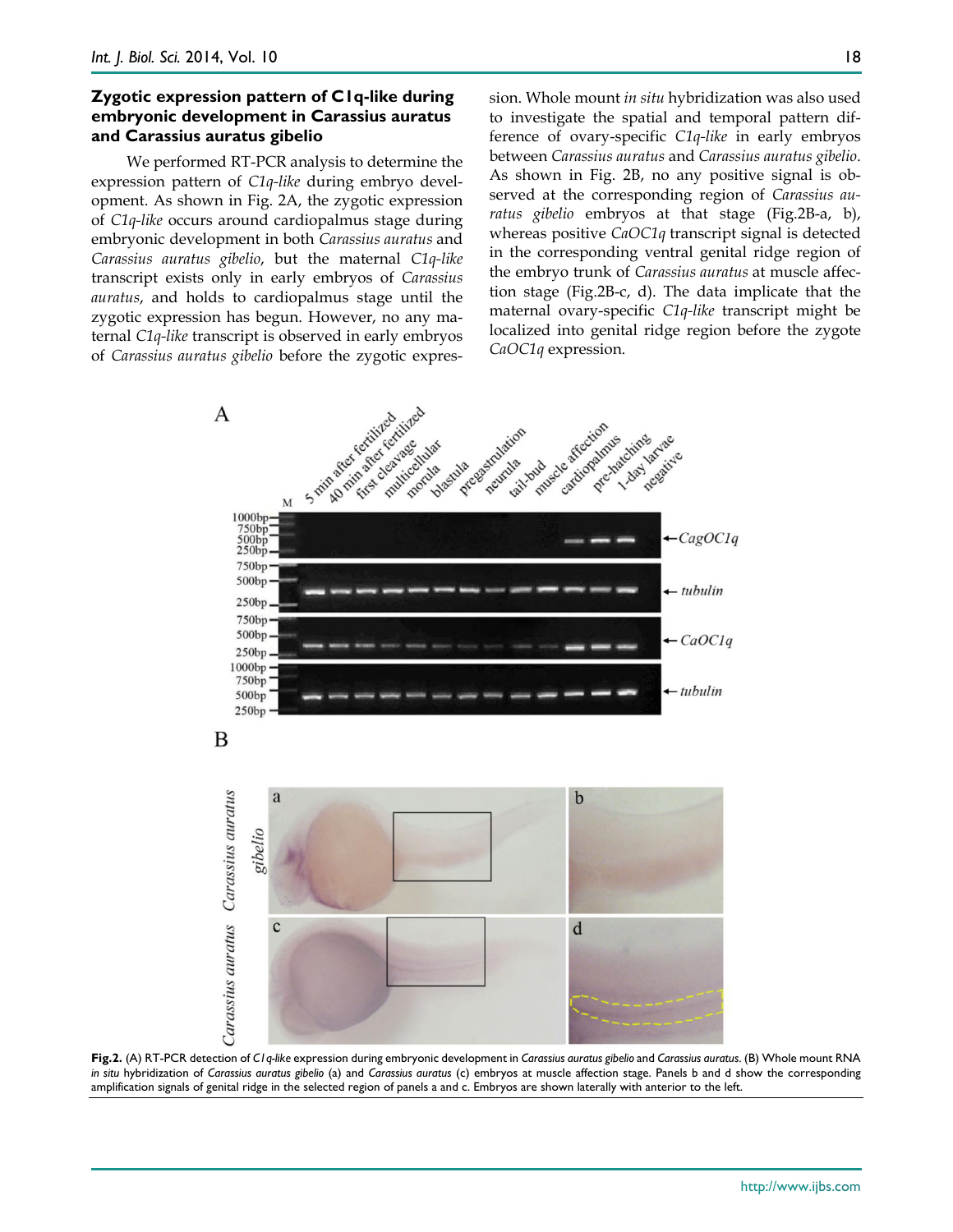## **C1q-like knockdown impairs PGC development in Carassius auratus**

The existence of maternal *C1q-like* transcript in early embryos of *Carassius auratus* gave us a good chance to use morpholino-mediated knockdown to study functional role of the *C1q-like* in early embryonic development of fish. Firstly, we checked the efficacy of the designed morpholino by co-injecting morpholino with a *CaOC1q* expression construct fused with green fluorescent protein (GFP) into the fertilized eggs of *Carassius auratus*. *C1q-like* MO specifically reduced expression of GFP at cardiopalmus stage in 100% of embryos (n=100) (Fig. 3A). In comparison with strong GFP signal in the control group (Fig. 3A-a), there was no detectable signal when co-injected with the *C1q-like* morpholino (n=100) (Fig.3A-b). Finally, the inhibition efficacy of *C1q-like* MO was the same in *Carassius auratus gibelio* (n=100, data not shown). This revealed the ability of the *C1q-like* MO to inhibit protein production from its target sequence. Further, no obvious developmental abnormalities or mortalities were observed in either the *C1q-like* MO or Cont MO injected embryos (n=100, data not shown).

**Fig.3.** Knockdown of *C1q-like* results in defects of PGCs development in *Carassius auratus*. (A) Validation of knockdown efficiency of *C1q-like* morpholino. Embryos were injected with Cont MO (a) or C1q-like MO (b) with *C1q-like*–GFP fusion protein expression vector. *Vasa* RNA in situ hybridization (B) and antibody immunostaining (C) to identify PGCs in cardiopalmus stage embryos. (a, d) Cont MO injected embryos; (b, e) C1q-like MO injected embryos; (c, f) C1q-like MO + 5-mis mRNA injected embryos. (D) Quantification of vasa-positive PGC number in the Cont MO, C1q-like MO and C1q-like MO + 5-mis mRNA injected embryos. (E) Identification of PGCs by GFP-nanos1-3′UTR reporter in *Carassius auratus*.

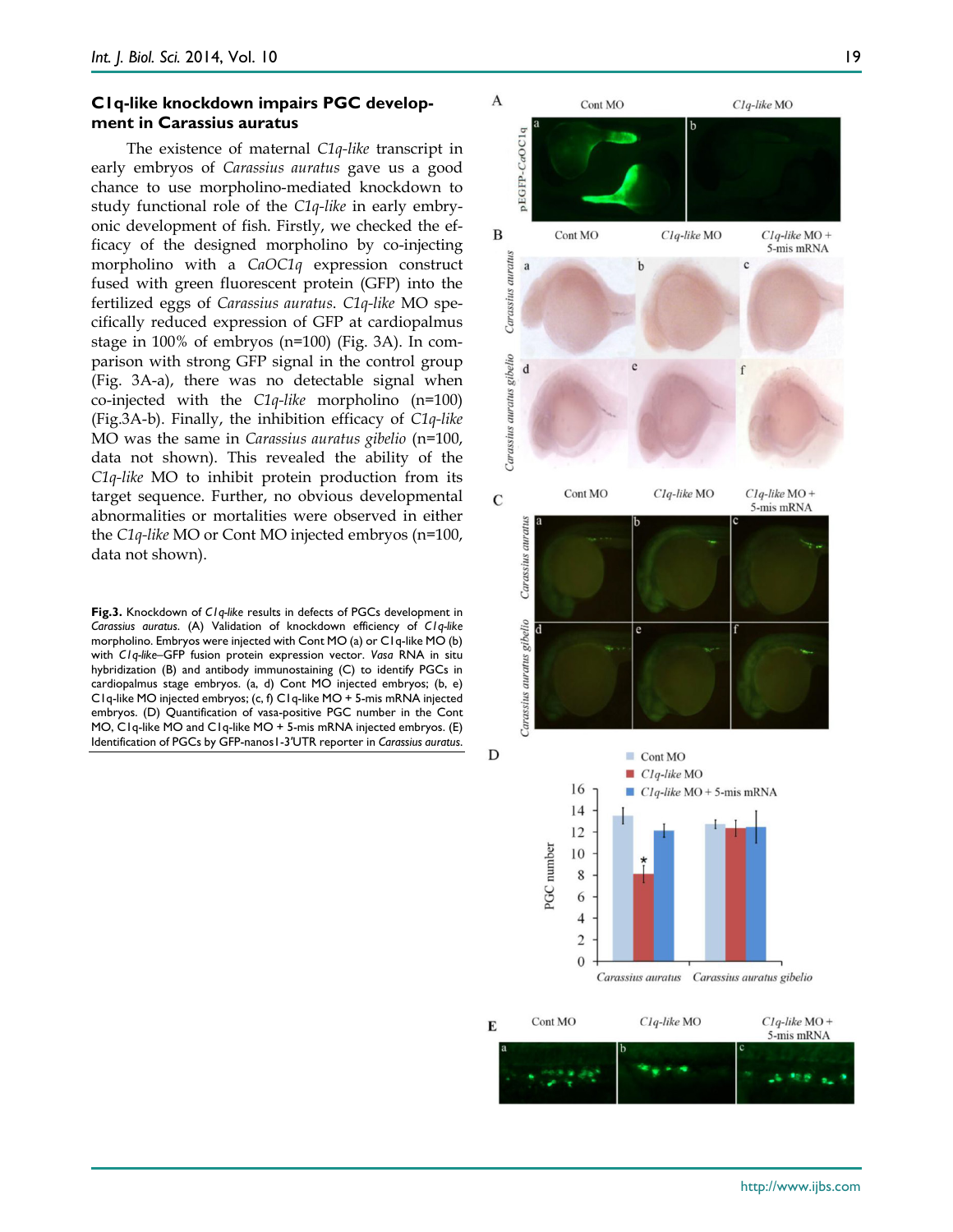In order to analyze the function of *C1q-like* on PGC development during early embryogenesis, we injected *C1q-like* MO into the fertilized eggs of *Carassius auratus* and *Carassius auratus gibelio*, and PGCs were recognized through whole mount *in situ*  hybridization with vasa-specific RNA probe (Fig.3B). Consistent with the absence of maternal *C1q-like* transcript in *Carassius auratus gibelio*, knockdown of *CagOC1q* didn't obviously change the number of PGCs (Fig.3B-d, e, f). In contrast, *CaOC1q* knockdown significantly reduced vasa-labeled PGCs in *Carassius auratus* (Fig.3B-b). Moreover, the reduction of PGC signals could be recovered by 5-mis *CaOC1q* mRNA (Fig.3B-c). In order to further determine the number of PGCs, they were identified and quantified by fluorescence immunostaining of vasa protein (Fig.3C). Similar to the result in Fig.3B, knockdown of *C1q-like* didn't obviously change the number of PGCs in *Carassius auratus gibelio* (Fig.3C-d, e, f and D). However, the average number of PGCs in the *C1q-like* MO injected embryos in *Carassius auratus* (Fig.3C-b and D) was 39.8% lower than that of the Cont MO injected embryos (Fig.3C-a and D). The specific effect of *C1q-like* MO on PGCs was confirmed through analyzing rescue of PGCs by overexpression of 5-mis *CaOC1q* mRNA (Fig.3C-c and D). To further address this, we injected GFP-nanos1-3′UTR mRNA with morpholino into fertilized embryo, and then imaged the fluorescence of GFP. The GFP-nanos1-3′UTR reporter further revealed that *C1q-like* plays an important role in PGC development in *Carassius auratus* (Fig.3E).

## **miR-430 regulates PGCs development in Carassius auratus**

One miR-430 precursor was found from ovary transcriptome of *Carassius auratus gibelio* sequenced by 454 GS-FLX platform, and its sequence was found to be identical to that in *Carassius auratus* (data not shown). Compared with *Cyprinus carpio* and *Danio rerio*, the miR-430 precursor in *Carassius auratus* has very high identity to miR-430b, and the mature microRNA sequence was consistent with that in *Cyprinus carpio* (Fig. 4A). Moreover, the miR-430 precursor in *Carassius auratus* showed typical stem-loop structure (Fig. 4B) and RT-PCR analysis detected its expression in embryos at tail-bud stage and muscle affection stage (Fig. 4C).

Furthermore, we observed one binding site for miR-430b in *C1q-like* 3'UTR, which contains only one mismatch within the seed-matched site (Fig. 5A). In teleost fish, miR-430 is essential for primordial germ cell development by targeting *sdf1a*, *cxcr7*, *TDRD7* and *nanos1* mRNA [28-30]. Although miR-430 was widely studied in zebrafish development, its function was unknown in *Carassius auratus*. Therefore, we evaluated the effect of miR-430 over-expression on PGCs development in *Carassius auratus*. Ectopic expression of miR-430 apparently reduced vasa-labeled PGCs in *Carassius auratus* compared with the control miRNA mimic, as shown by vasa antibody *in situ* staining (Fig.5B). The reduced level was above 50% indicated by the quantified data (Fig.5C).

#### A



**Fig.4.** Molecular characterization of miR-430 and its embryonic expression in *Carassius auratus*. (A) Multiple alignments of *Carassius auratus, Cyprinus carpio* and *Danio rerio* miR-430 precursors. Boxed letters represent seed sequence of miR-430 and the lined letters represent miR-430 mature sequence. (B) Stem-loop structure of miR-430 precursor in *Carassius auratus.* (C) Real-time PCR detection of miR-430 expression in embryos at tail-bud stage and muscle affection stage.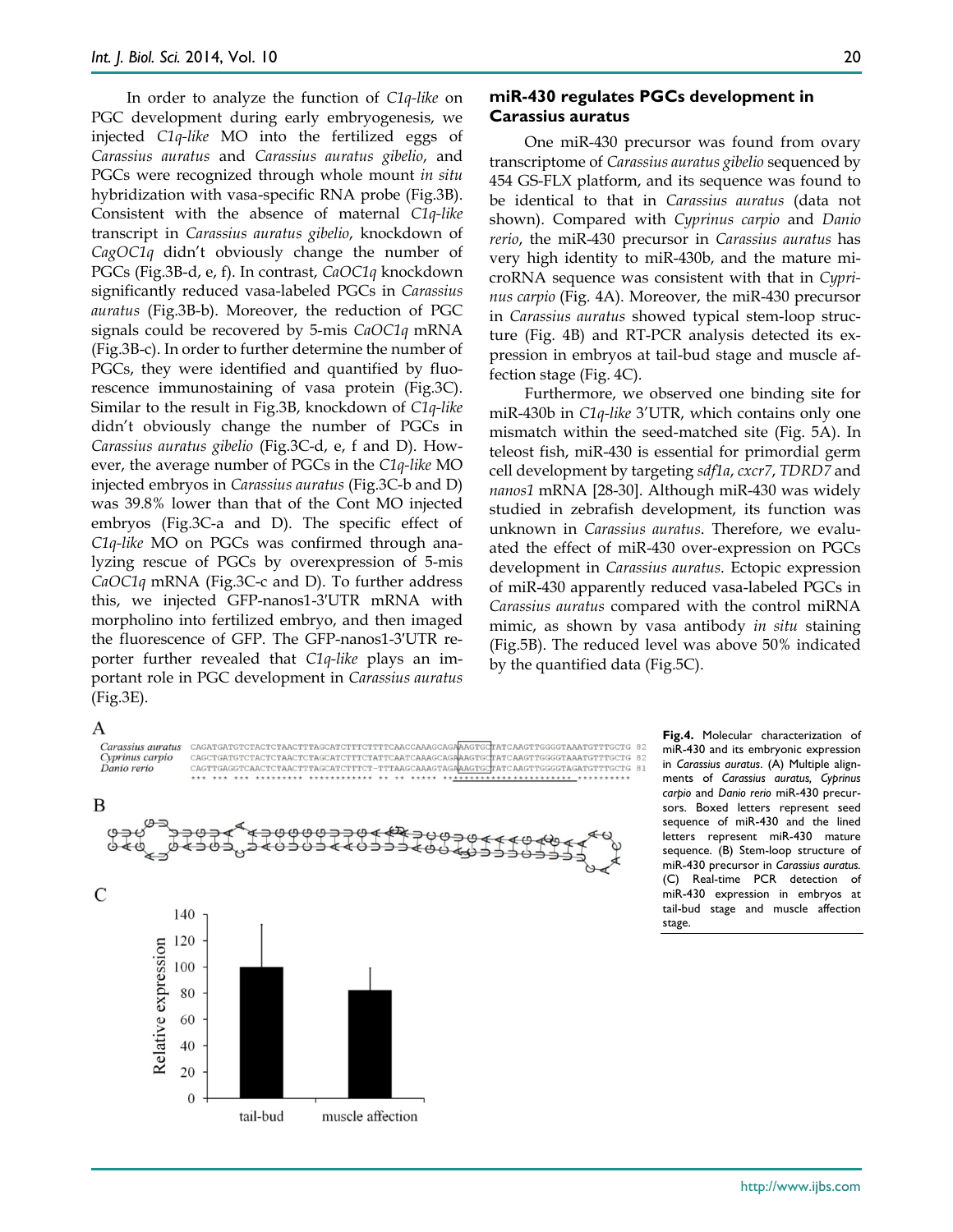



#### **CaOC1q is an important target of miR-430**

To determine the regulation of *CaOC1q* by miR-430, we firstly performed a luciferase reporter assay by linking the 3′UTR of *CaOC1q* to the C-terminus of *Firefly* luciferase present in pmirGLO vector. PmirGLO/3′-UTR and its mutant vectors (as described in methods) were co-transfected with miR-430 or control microRNA mimic into CO cells. Compared to control microRNA-mimics, luciferase activity was significantly reduced (up to 38%) when the PmirGLO/3′-UTR reporter was co-transfected with miR-430. In contrast, miR-430 did not change the activity of a luciferase reporter when the binding site for miR-430 in 3′UTR of *CaOC1q* was mutated (Fig.

6A). Furthermore, *in vivo* study showed that over-expression of miR-430 resulted in a significant decrease of *CaOC1q* expression compared with the control miRNA mimic in 30 hpf embryos (Fig. 6B). However, no difference in expression levels of *CaOC1q* were detected in 30 hpf embryos when *CaOC1q* express construct without its specific 3'UTR was co-injected with the control and miR-430 mimic (Fig. 6C). In addition, we injected pmirGLO/ CaOC1q 3′ -UTR reporter at 1-cell stage, and found that CaOC1q mRNA expression was increased (Fig. 6D), for the reporter could bind to endogenous miR-430 and block CaOC1q degradation. Hence, the regulation of *CaOC1q* expression is specific to miR-430.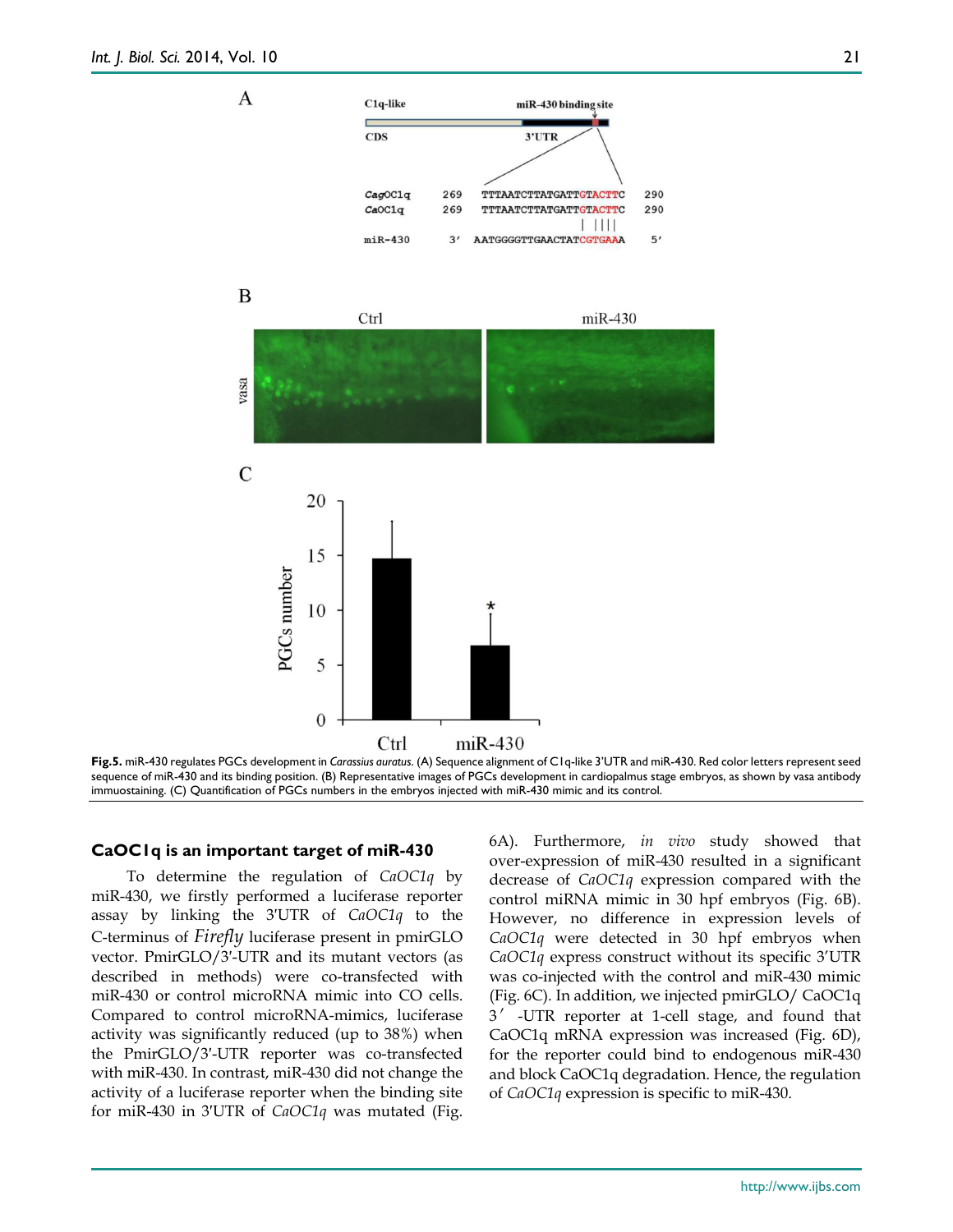

**Fig.6.** *Ca*OC1q is a direct target of miR-430. (A) miR-430 suppressed the activity of pmirGLO reporter that is linked to the 3'UTR of *Ca*OC1q, but not mutant 3'UTR of *Ca*OC1q. The *Firefly* activity was normalized to *Renilla* expression, which was used as a control for transfection efficiency. (B) Over-expression of miR-430 reduced endogenous *Ca*OC1q mRNA transcripts, as determined by qRT-PCR. (C) miR-430 had no effect on ectopic *Ca*OC1q expression when embryos were injected with *Ca*OC1q express construct without its specific 3'UTR. (D) *Ca*OC1q mRNA expression was increased when embryos were injected with reporter which ectopically expressed *Ca*OC1q 3′-UTR.

## **Discussion**

In recent years, TNF family members have been reported to be involved in the process of oogenesis and embryogenesis, including primordial germ cell development [10, 40, 41]. As an important member of TNF/C1q super-family reported in fishes, *C1q-like* has been studied in oogenesis and oocyte maturation in *Carassius auratus and Carassius auratus gibelio* [11, 13]. In this study, we revealed the different expression pattern of *C1q-like* between *Carassius auratus* and *Carassius auratus gibelio*. Furthermore, we have identified and characterized *C1q-like* as a direct target of miR-430, and investigated its function on PGC development through the morpholino-mediated knockdown.

In this study, we have observed that *C1q-like* has basically consistent transcription pattern from stage I oocytes to stage IV oocytes in both species, but a high level of *CaOC1q* transcript exists only in mature eggs of *Carassius auratus*, whereas there is no any maternal *CagOC1q* mRNA in mature eggs of *Carassius auratus gibelio* (Fig.1). The observation implicates that maternal *CagOC1q* mRNA may be predominantly expressed by follicle cells and gone along with the follicular cell degeneration and deletion [13]. However,

*CaOC1q* maternal mRNA is expressed by oocytes and localized in the cytoplasm, and kept its high transcription level during follicular cell apoptosis [11]. RT-PCR analysis indicated that the zygotic transcription started around cardiopalmus (Fig. 2). In addition, knockdown of *CagOC1q* has no effect on PGC development of early embryo (Fig. 3). These findings suggest that maternal *CagOC1q* protein should be sufficient for normal early embryo development in *Carassius auratus gibelio*. Previously, many maternal factors to control early embryo development had been identified by maternal-effect mutant screening in zebrafish [42]. And, some maternal factors had been demonstrated to be required for zebrafish PGCs formation [43, 44]. A unique finding of the current study was that the maternal *CaOC1q* mRNA might be involved in PGC development, because the knockdown of *CaOC1q* resulted in significant decrease of PGC number, implicating that the maternal *CaOC1q* mRNA translation might be necessary for maintaining sufficient level of *Ca*OC1q protein to keep normal PGC development. Moreover, MiR-430, which was known to control normal PGC development [26-30], was also revealed to directly target *CaOC1q* and guide its expression at an optimal level in the early embryo development of *Carassius auratus*. Furthermore, sev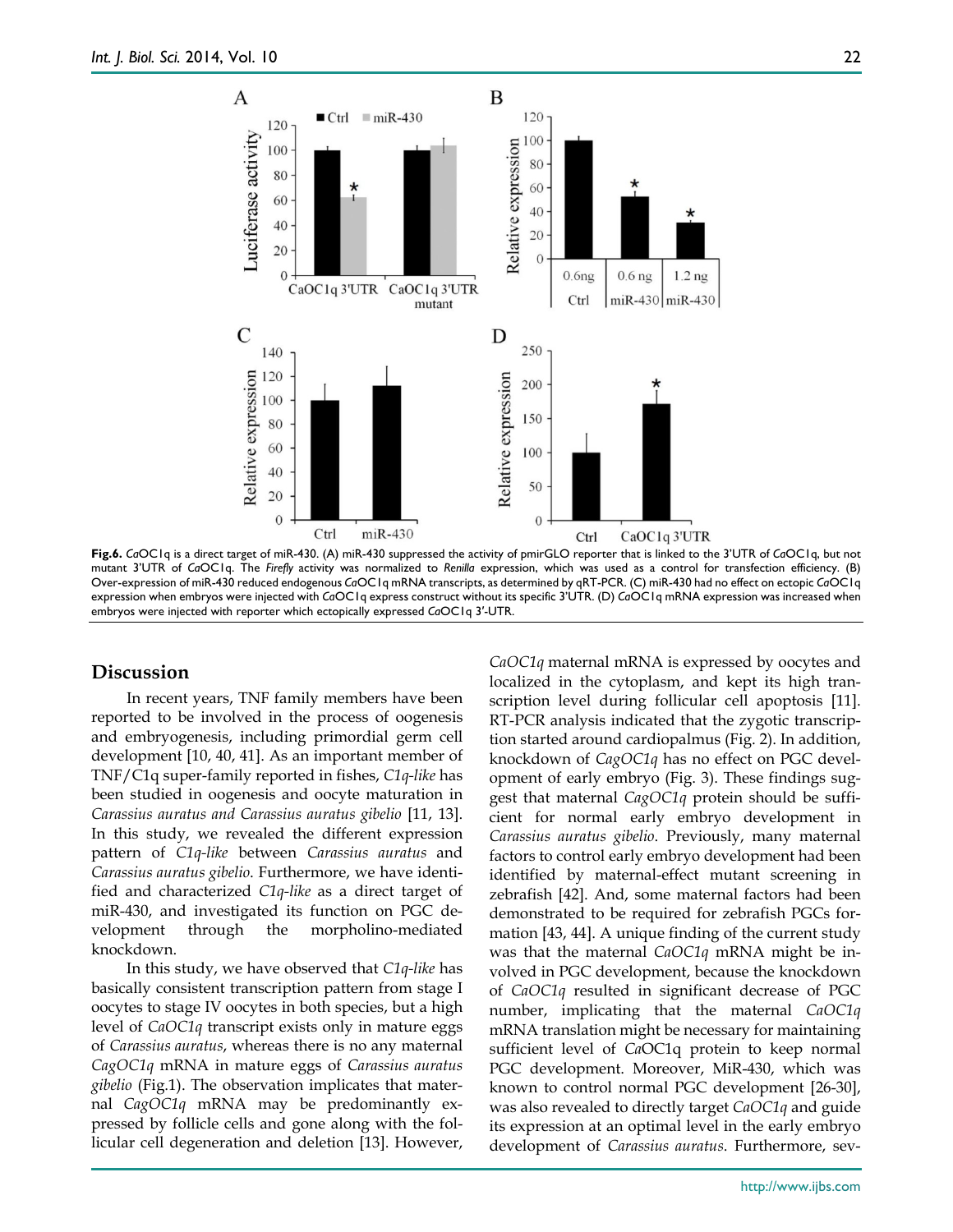eral other maternal factors involved in oogenesis and early embryo development of *Carassius auratus gibelio*, such as Cyclin A2, Dazl and SNRPC [19, 45, 46], were also predicted to be targeted by miR-430 (data not shown). In future, it would be interesting to elucidate the relationship between miR-430 and maternal mRNA in *Carassius auratus gibelio* and *Carassius auratus*.

Recent studies have revealed several signaling pathways that regulate the proliferation, survival and migration of fish PGCs. For example, chemokine CXCL12 was found to regulate directional migration of PGCs through the G-protein-coupled receptor CXCR4 [47, 48]. IGF1Rb was shown to potentially regulate PGC development via cross-talk with chemokine signaling pathways [49]. In our previous work, zebrafish *C1q-like* was also demonstrated to be required for cell survival during embryonic development [14], and the sequence identity between zebrafish *C1q-like* and *CagOC1q* was relatively high (~70%). Our preliminary analysis indicated that *in vitro* over-expression of *CagOC1q* was able to protect FHM (fathead minnow) cells from ACTD induced apoptosis (data not shown). Further research will be undertaken to explore whether *CaOC1q* is essential for the cell survival of PGCs *in vivo*, and how C1q-like interacts with other molecular signals to control early embryo development.

## **Acknowledgements**

This work was supported by grants to JF Gui from the National Key Basic Research Program (2010CB126301), the earmarked fund for Modern Agro-industry Technology Research System (NYCYTX-49), the Innovation Project of Chinese Academy of Sciences (KSCX3-EW-N-04), the Autonomous Project of the State Key Laboratory of Freshwater Ecology and Biotechnology (2011FBZ17), and by grant to J Mei from the Fundamental Research Funds for the Central Universities (52204-12018, 2013PY068), and the National Natural Science Foundation of China (31301931). Many thanks to Professor Erez Raz (Institute of Cell Biology, ZMBE, Germany) for kindly providing *GFP*-nanos1-3′UTR reporter.

## **Competing Interests**

The authors have declared that no competing interest exists.

## **References**

- 1. Sawatari E, Shikina S, Takeuchi T, Yoshizaki G. A novel transforming growth factor-beta superfamily member expressed in gonadal somatic cells enhances primordial germ cell and spermatogonial proliferation in rainbow trout (Oncorhynchus mykiss). Dev Biol. 2007; 301: 266-75.
- 2. Raz E. Guidance of primordial germ cell migration. Curr Opin Cell Biol. 2004; 16: 169-73.
- 3. Xu H, Li M, Gui J, Hong Y. Fish germ cells. Sci China Life Sci. 2010; 53: 435-46.
- 4. Yoon C, Kawakami K, Hopkins N. Zebrafish vasa homologue RNA is localized to the cleavage planes of 2- and 4-cell-stage embryos and is expressed in the primordial germ cells. Development. 1997; 124: 3157-65.
- 5. Yi M, Hong N, Li Z, Yan Y, Wang D, Zhao H, et al. Medaka fish stem cells and their applications. Sci China Life Sci. 2010; 53: 426-34.
- 6. Cooke JE, Heasman J, Wylie CC. The role of interleukin-4 in the regulation of mouse primordial germ cell numbers. Dev Biol. 1996; 174: 14-21.
- 7. Matsui Y, Zsebo K, Hogan BL. Derivation of pluripotential embryonic stem cells from murine primordial germ cells in culture. Cell. 1992; 70: 841-7.
- 8. Resnick JL, Bixler LS, Cheng L, Donovan PJ. Long-term proliferation of mouse primordial germ cells in culture. Nature. 1992; 359: 550-1.
- 9. Ross A, Munger S, Capel B. Bmp7 regulates germ cell proliferation in mouse fetal gonads. Sex Dev. 2007; 1: 127-37.
- 10. Kawase E, Yamamoto H, Hashimoto K, Nakatsuji N. Tumor necrosis factor-alpha (TNF-alpha) stimulates proliferation of mouse primordial germ cells in culture. Dev Biol. 1994; 161: 91-5.
- 11. Chen B, Gui J. Identification of a novel C1q family member in color crucian carp (Carassius auratus) ovary. Comp Biochem Physiol B Biochem Mol Biol. 2004; 138: 285-93.
- 12. Mei J, Gui J. Bioinformatic identification of genes encoding C1q-domain-containing proteins in zebrafish. J Genet Genomics. 2008; 35: 17-24.
- 13. Mei J, Chen B, Yue H, Gui JF. Identification of a C1q family member associated with cortical granules and follicular cell apoptosis in Carassius auratus gibelio. Mol Cell Endocrinol. 2008; 289: 67-76.
- 14. Mei J, Zhang QY, Li Z, Lin S, Gui JF. C1q-like inhibits p53-mediated apoptosis and controls normal hematopoiesis during zebrafish embryogenesis. Dev Biol. 2008; 319: 273-84.
- 15. Gui J, Zhou L. Genetic basis and breeding application of clonal diversity and dual reproduction modes in polyploid Carassius auratus gibelio. Sci China Life Sci. 2010; 53: 409-15.
- 16. Jiang FF, Wang ZW, Zhou L, Jiang L, Zhang XJ, Apalikova OV, et al. High male incidence and evolutionary implications of triploid form in northeast Asia Carassius auratus complex. Mol Phylogenet Evol. 2013; 66: 350-9.
- 17. Gui J, Zhu Z. Molecular basis and genetic improvement of economically important traits in aquaculture animals. Chin Sci Bull. 2012; 57: 1751-60.
- 18. Xu H, Gui J, Hong Y. Differential expression of vasa RNA and protein during spermatogenesis and oogenesis in the gibel carp (Carassius auratus gibelio), a bisexually and gynogenetically reproducing vertebrate. Dev Dyn. 2005; 233: 872-82.
- 19. Peng JX, Xie JL, Zhou L, Hong YH, Gui JF. Evolutionary conservation of Dazl genomic organization and its continuous and dynamic distribution throughout germline development in gynogenetic gibel carp. J Exp Zool B Mol Dev Evol. 2009; 312: 855-71.
- 20. Wu N, Yue HM, Chen B, Gui JF. Histone H2A has a novel variant in fish oocytes. Biol Reprod. 2009; 81: 275-83.
- 21. Sun M, Li Z, Gui JF. Dynamic distribution of spindlin in nucleoli, nucleoplasm and spindle from primary oocytes to mature eggs and its critical function for oocyte-to-embryo transition in gibel carp. J Exp Zool A Ecol Genet Physiol. 2010; 313: 461-73.
- 22. Xie J, Wen JJ, Chen B, Gui JF. Differential gene expression in fully-grown oocytes between gynogenetic and gonochoristic crucian carps. Gene. 2001; 271: 109-16.
- 23. Yue HM, Li Z, Wu N, Liu Z, Wang Y, Gui JF. Oocyte-Specific H2A Variant H2af1o Is Required for Cell Synchrony Before Mid-Blastula Transition in Early Zebrafish Embryos. Biol Reprod. 2013; 89(4):82.
- 24. Thomas M, Lieberman J, Lal A. Desperately seeking microRNA targets. Nat Struct Mol Biol. 2010; 17: 1169-74.
- 25. Zhao S, Liu MF. Mechanisms of microRNA-mediated gene regulation. Sci China C Life Sci. 2009; 52: 1111-6.
- 26. Giraldez AJ, Mishima Y, Rihel J, Grocock RJ, Van Dongen S, Inoue K, et al. Zebrafish MiR-430 promotes deadenylation and clearance of maternal mRNAs. Science. 2006; 312: 75-9.
- 27. Svoboda P, Flemr M. The role of miRNAs and endogenous siRNAs in maternal-to-zygotic reprogramming and the establishment of pluripotency. EMBO Rep. 2010; 11: 590-7.
- 28. Staton AA, Knaut H, Giraldez AJ. miRNA regulation of Sdf1 chemokine signaling provides genetic robustness to germ cell migration. Nat Genet. 2011; 43: 204-11.
- 29. Takeda Y, Mishima Y, Fujiwara T, Sakamoto H, Inoue K. DAZL relieves miRNA-mediated repression of germline mRNAs by controlling poly(A) tail length in zebrafish. PLoS One. 2009; 4: e7513.
- 30. Mishima Y, Giraldez AJ, Takeda Y, Fujiwara T, Sakamoto H, Schier AF, et al. Differential regulation of germline mRNAs in soma and germ cells by zebrafish miR-430. Curr Biol. 2006; 16: 2135-42.
- 31. Zhang YB, Hu CY, Zhang J, Huang GP, Wei LH, Zhang QY, et al. Molecular cloning and characterization of crucian carp (Carassius auratus L.) interferon regulatory factor 7. Fish Shellfish Immunol. 2003; 15: 453-66.
- 32. Xia W, Zhou L, Yao B, Li CJ, Gui JF. Differential and spermatogenic cell-specific expression of DMRT1 during sex reversal in protogynous hermaphroditic groupers. Mol Cell Endocrinol. 2007; 263: 156-72.
- Mei J, Bachoo R, Zhang CL. MicroRNA-146a inhibits glioma development by targeting Notch1. Mol Cell Biol. 2011; 31: 3584-92.